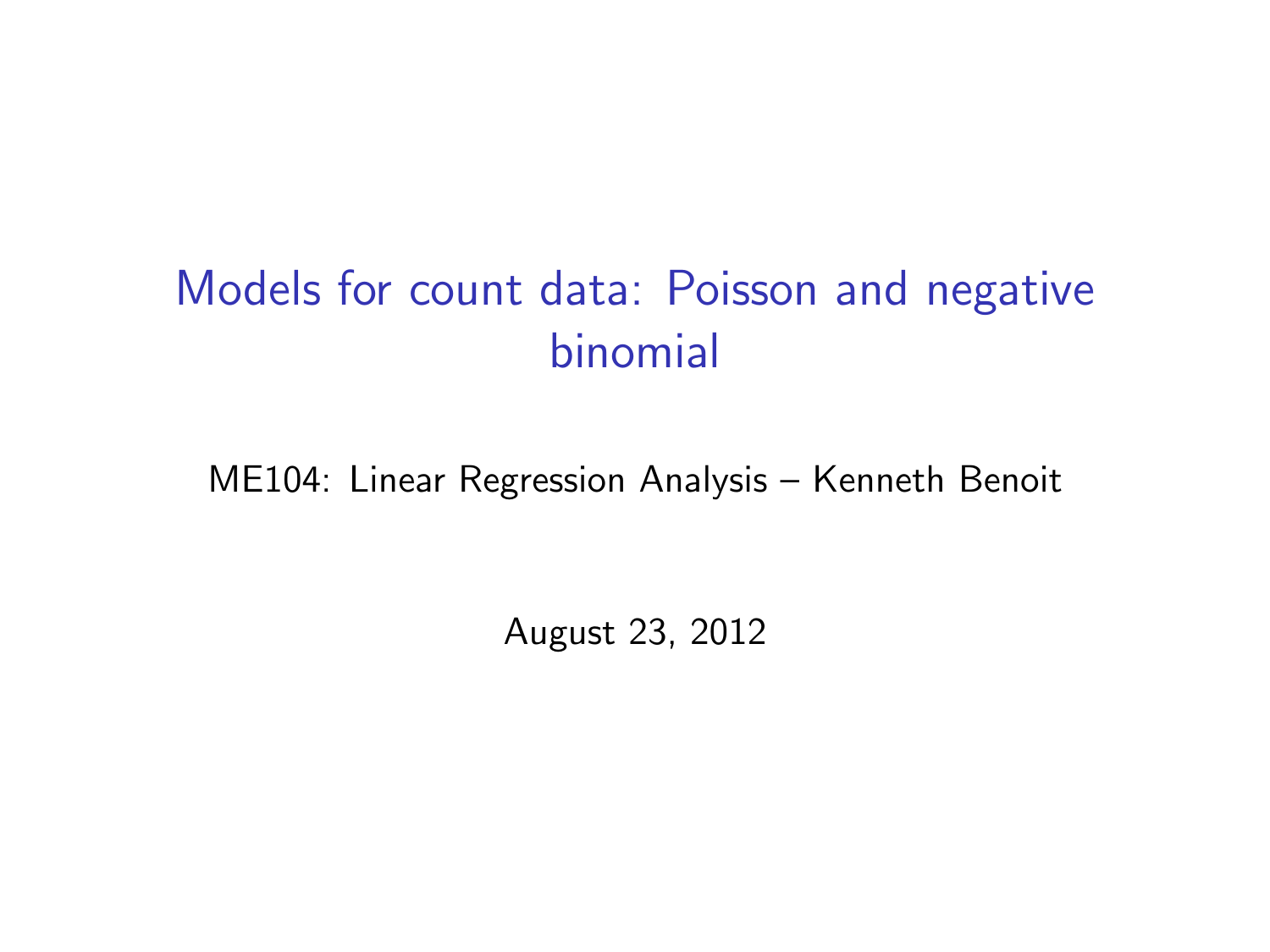. mlogit valueposition us age higheduc highrelig usXhighrelig, base(1) Multinomial logistic regression Number of obs = 1594 LR chi2(15) = 305.27 Prob > chi2 = 0.0000 Log likelihood = -1892.5991 Pseudo R2 = 0.0746 -------------------------------------------------------- valueposit~n | Coef. Std. Err. z P>|z| -------------+----------------------------------------- sc\_populism | us | .961763 .2110147 4.56 0.000 age | -.0006348 .0043677 -0.15 0.884<br>higheduc | -.6378294 .1624709 -3.93 0.000<br>highrelig | .3030148 .2512754 1.21 0.228<br>usXhighrelig | 1.046964 .3177656 3.29 0.001 \_cons | -1.409909 .2428747 -5.81 0.000 -------------+----------------------------------------- moral elit~m | us | -.8423041 .210285 -4.01 0.000 age | .011921 .0040808 2.92 0.003 higheduc | .0111539 .1494356 0.07 0.941 highrelig | .2244204 .1820275 1.23 0.218 usXhighrelig | -.5558658 .3501997 -1.59 0.112 \_cons | -1.184776 .2222915 -5.33 0.000 -------------+------------------------------------------ (valueposition==scientific elitism is the base outcome)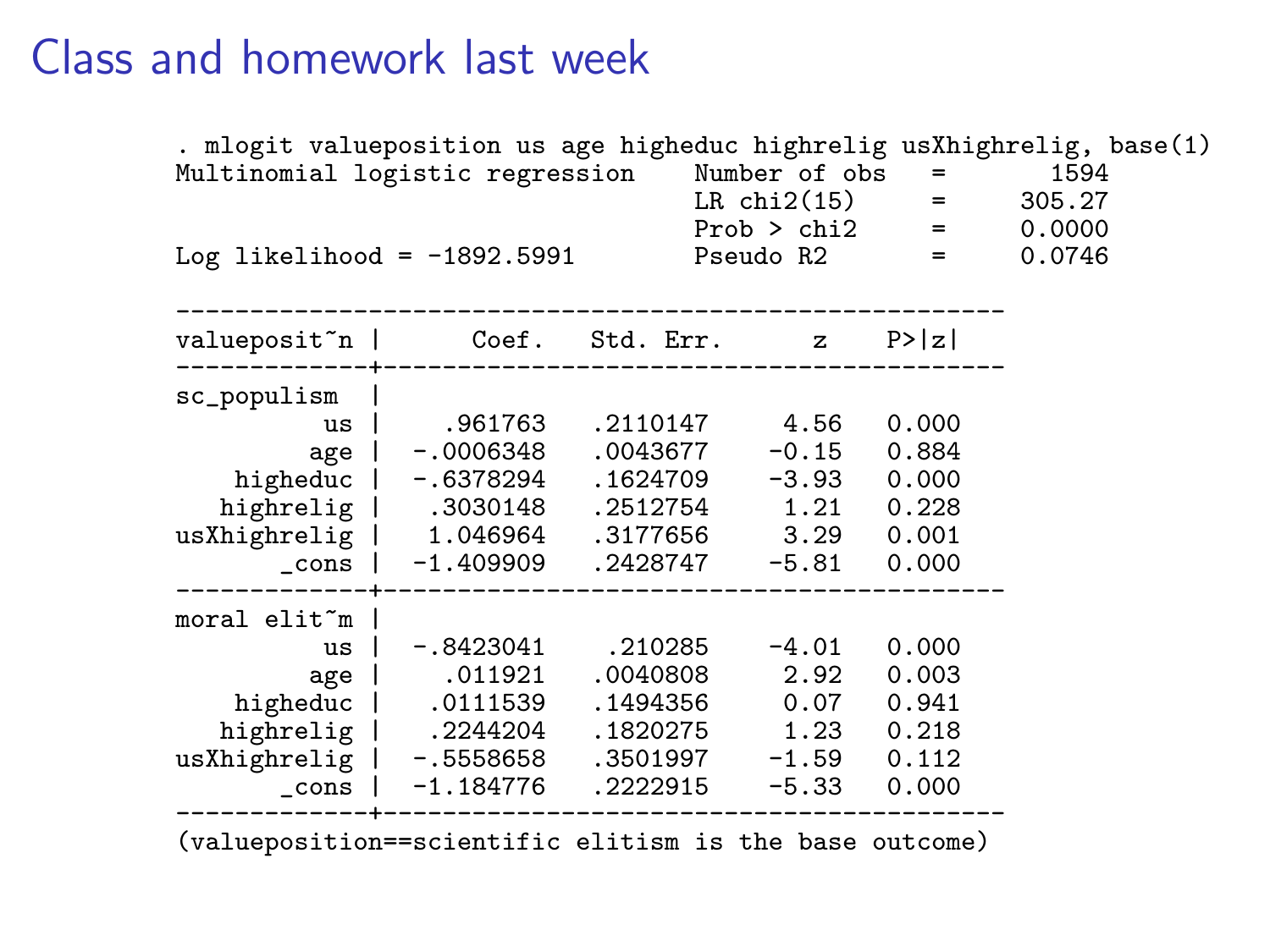. mlogit valueposition us age higheduc highrelig usXhighrelig, base(1)

| valueposit~n                                            | Coef.       | Std. Err. | z       | P >  z |  |
|---------------------------------------------------------|-------------|-----------|---------|--------|--|
| moral popu~m                                            |             |           |         |        |  |
| $\overline{\text{u}}\text{s}$                           | $-.9441626$ | .279601   | $-3.38$ | 0.001  |  |
| age                                                     | $-.0000473$ | .0046199  | $-0.01$ | 0.992  |  |
| higheduc                                                | $-.2209183$ | .1718877  | $-1.29$ | 0.199  |  |
| highrelig                                               | .0151649    | .2281207  | 0.07    | 0.947  |  |
| usXhighrelig                                            | 1.634334    | .3713226  | 4.40    | 0.000  |  |
| cons                                                    | $-1.068606$ | .2435958  | $-4.39$ | 0.000  |  |
| (valueposition==scientific elitism is the base outcome) |             |           |         |        |  |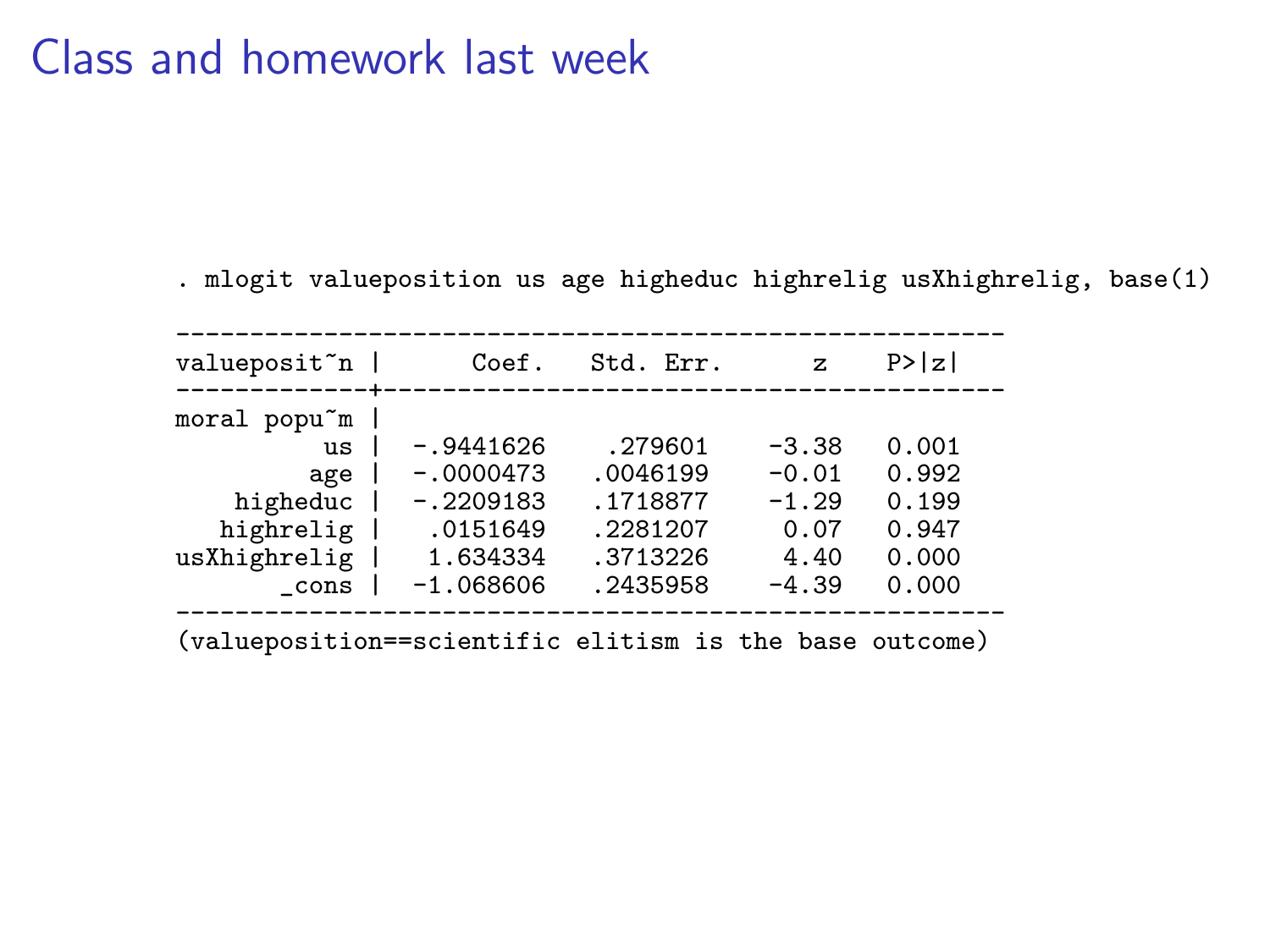If we denote by  $\pi_{SF}$  the probability of Scientific Elitism, and  $\pi_{\rm SP}$ ,  $\pi_{\rm MF}$ , and  $\pi_{\rm MP}$  the probabilities of the other three value positions, the estimated model states that

$$
\hat{L}_{SP} = \log(\hat{\pi}_{SP}/\hat{\pi}_{SE})
$$
\n
$$
= -1.41 + 0.96U - 0.006A - 0.64E + 0.30R + 1.04(UR)
$$
\n
$$
\hat{L}_{ME} = \log(\hat{\pi}_{ME}/\hat{\pi}_{SE})
$$
\n
$$
= -1.18 - 0.84U + 0.01A + 0.01E + 0.22R - 0.56(UR)
$$
\n
$$
\hat{L}_{MP} = \log(\hat{\pi}_{MP}/\hat{\pi}_{SE})
$$
\n
$$
= -1.07 - 0.94U - 0.00005A - 0.22E + 0.02R + 1.63(UR)
$$

where U denotes "US",  $A$  "Age",  $E$  "Higheduc" and  $R$ "Highrelig", and  $UR = U \times R$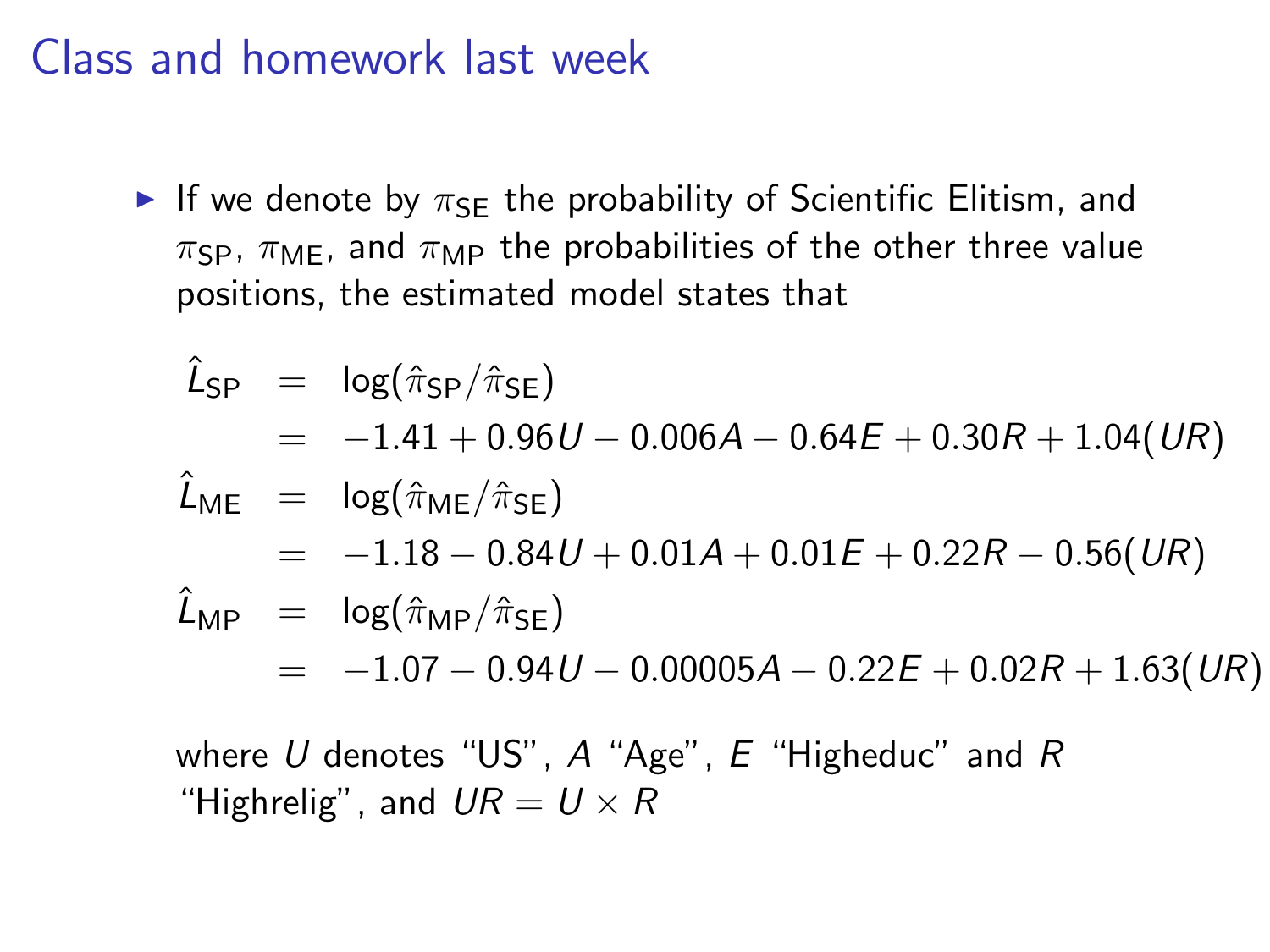- $\triangleright$  For example, the coefficient of High education in the model for  $log(\pi_{SP}/\pi_{SE})$  is  $-0.638$ , and exp( $-0.638$ ) = 0.53.
- $\triangleright$  Thus the odds of selecting Scientific populism rather than Scientific elitism are 47% lower (as  $1 - 0.53 = 0.47$ ) for a respondent with high level of education than for a respondent with a low level of education, controlling for age, region and religiosity.
- $\blacktriangleright$  The 95% confidence interval for this odds ratio is (0.37; 0.73).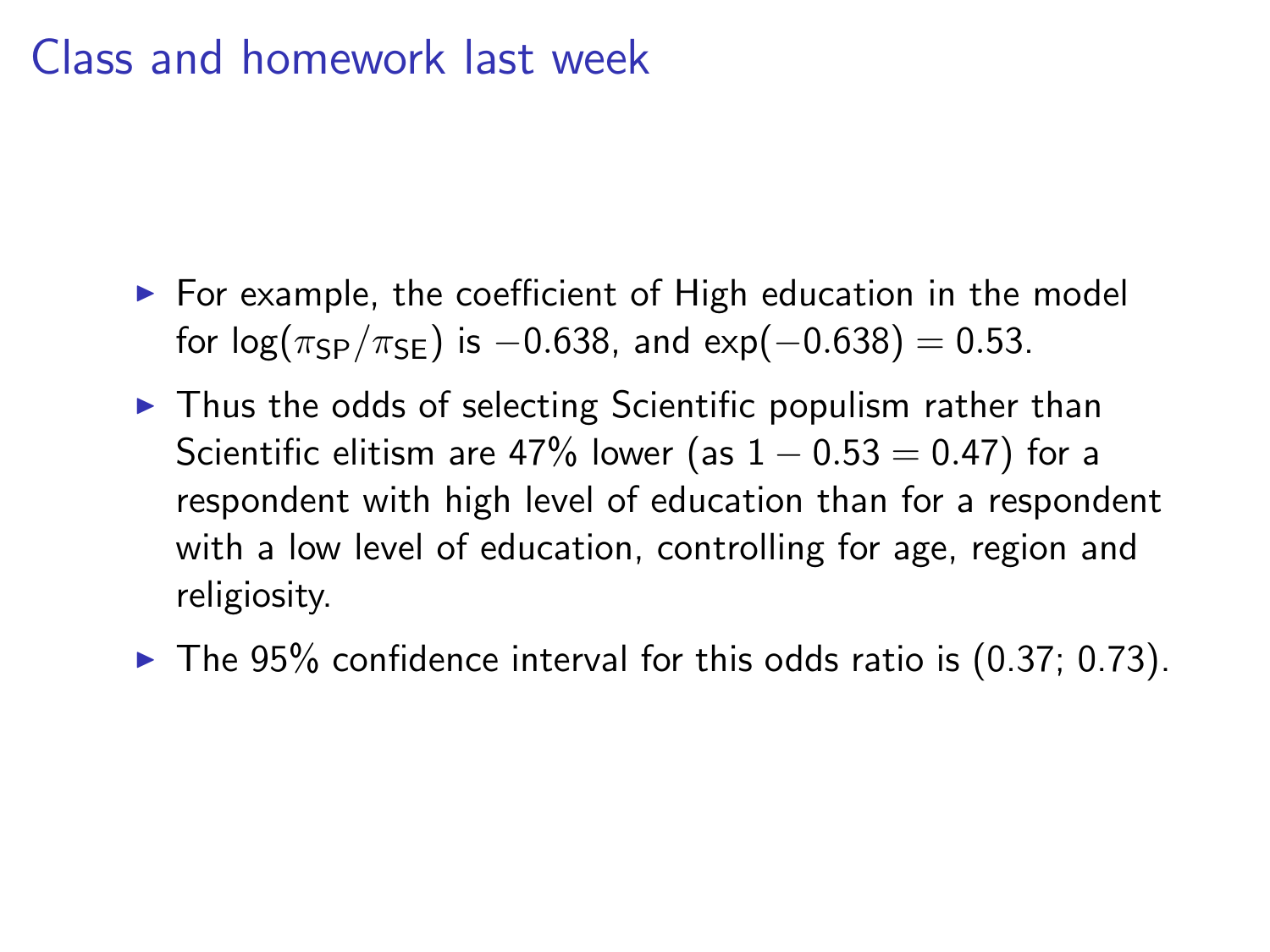$\triangleright$  Fitted probabilities are useful as part of the interpretation of the model:

$$
\hat{\pi}_{SE} = 1/[1 + \exp(\hat{L}_{SP}) + \exp(\hat{L}_{ME}) + \exp(\hat{L}_{MP})]
$$
\n
$$
\hat{\pi}_{SP} = \exp(\hat{L}_{SP})/[1 + \exp(\hat{L}_{SP}) + \exp(\hat{L}_{ME}) + \exp(\hat{L}_{MP})]
$$
\n
$$
\hat{\pi}_{ME} = \exp(\hat{L}_{ME})/[1 + \exp(\hat{L}_{SP}) + \exp(\hat{L}_{ME}) + \exp(\hat{L}_{MP})]
$$
\n
$$
\hat{\pi}_{MP} = \exp(\hat{L}_{MP})/[1 + \exp(\hat{L}_{SP}) + \exp(\hat{L}_{ME}) + \exp(\hat{L}_{MP})]
$$

- $\triangleright$  These can be calculated at any values of the explanatory variables you choose to use for illustration
- $\triangleright$  Examples of fitted probabilities are shown on the following pages
	- $\triangleright$  given age, for a person who lives in Europe, has a high level of education and never attends religious services.
	- $\blacktriangleright$  given combinations of the three binary explanatory variables, for a person aged 50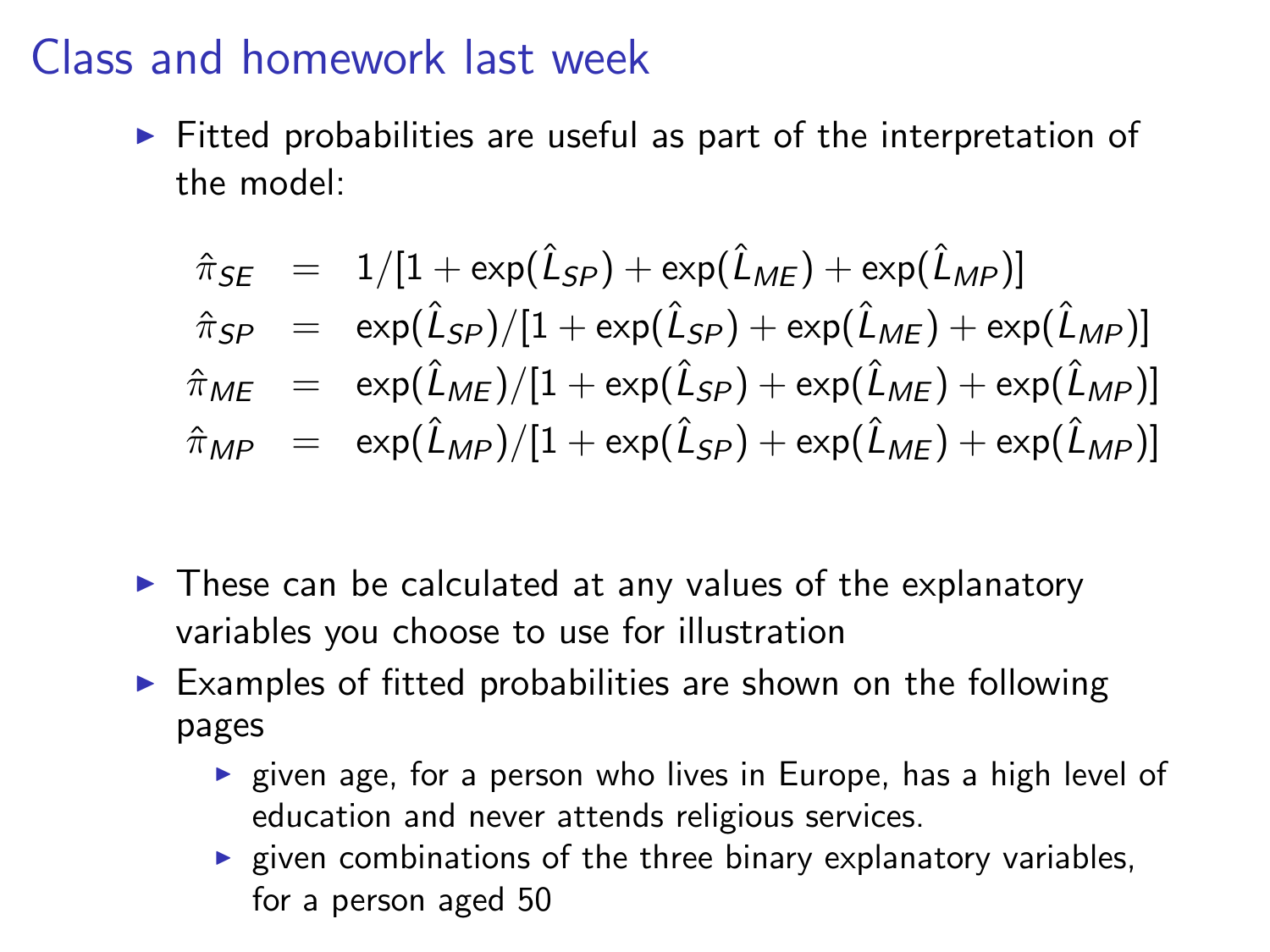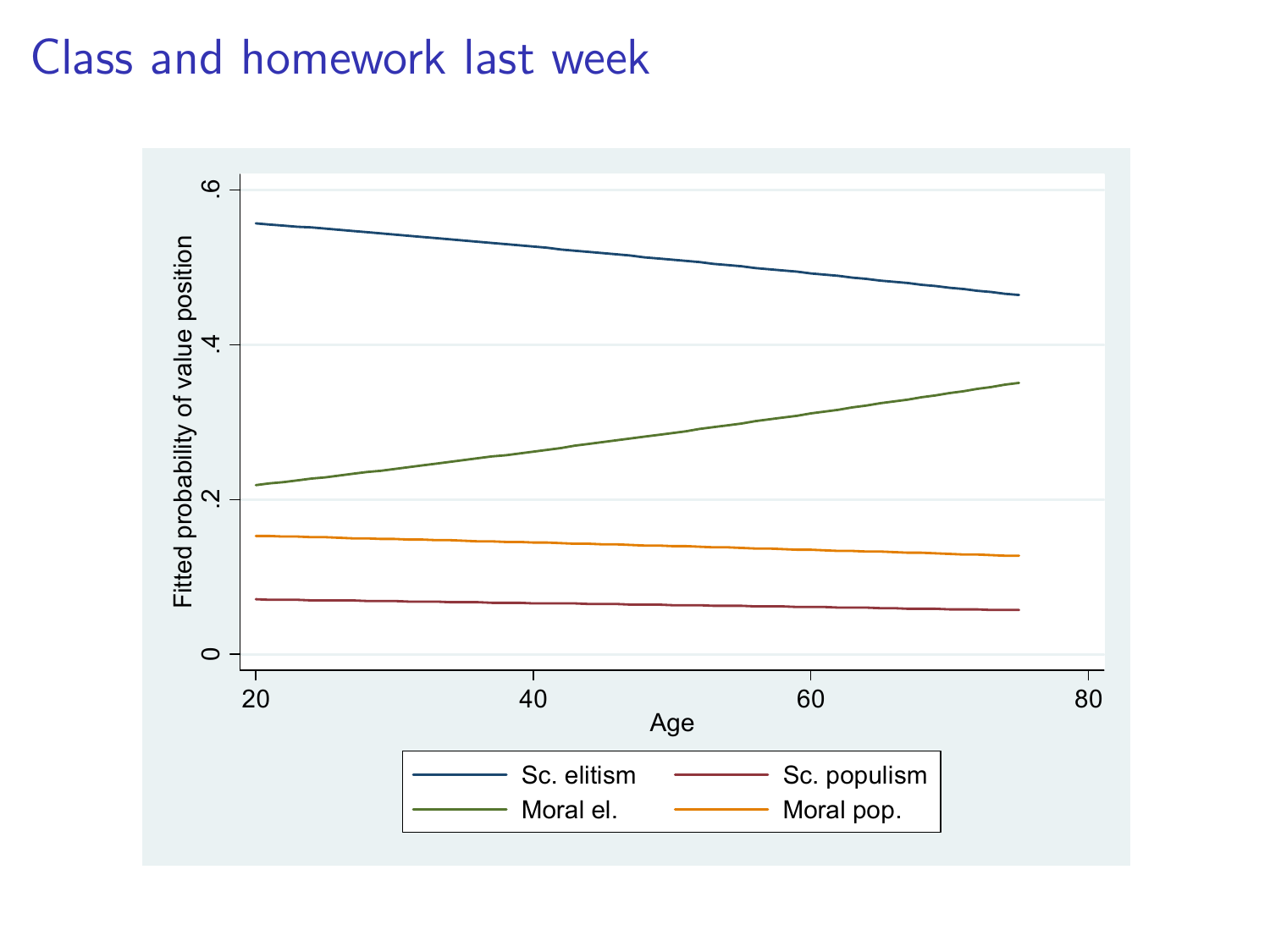|                  |                    | <b>Europe</b> |      |       |      | บร    |      |       |      |
|------------------|--------------------|---------------|------|-------|------|-------|------|-------|------|
| <b>Education</b> | <b>Religiosity</b> | Sci           | Sci  | Mor.  | Mor. | Sci   | Sci  | Mor   | Mor. |
|                  |                    | elit.         | pop. | elit. | pop. | elit. | pop. | elit. | pop. |
| Low              | Low                | 0.47          | 0.11 | 0.26  | 0.16 | 0.50  | 0.31 | 0.12  | 0.07 |
|                  | High               | 0.42          | 0.14 | 0.29  | 0.15 | 0.23  | 0.56 | 0.04  | 0.16 |
|                  |                    |               |      |       |      |       |      |       |      |
| Hiah             | Low                | 0.51          | 0.06 | 0.29  | 0.14 | 0.60  | 0.20 | 0.14  | 0.06 |
|                  | High               | 0.47          | 0.08 | 0.33  | 0.13 | 0.33  | 0.42 | 0.06  | 0.19 |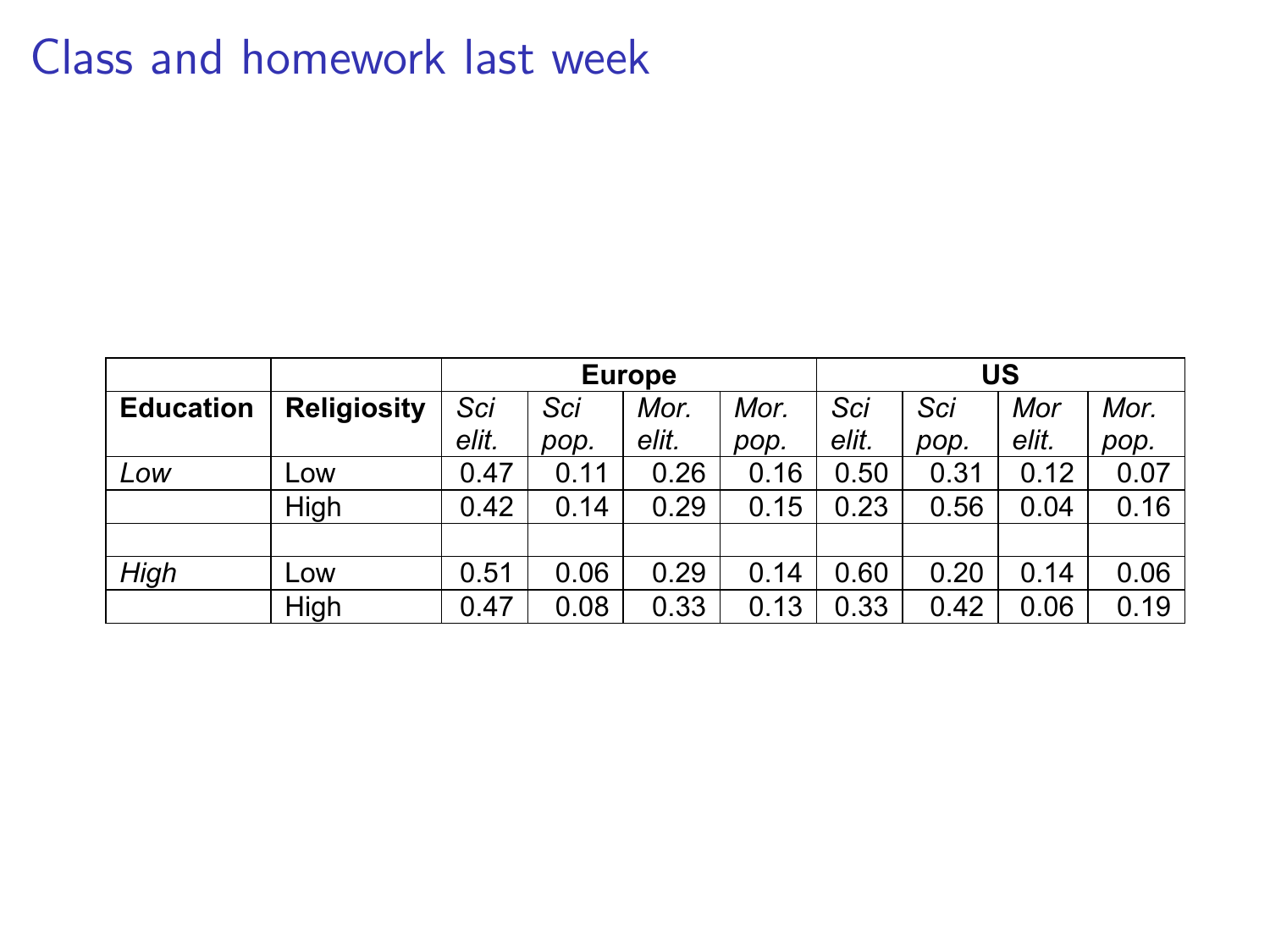### When dependent variables are counts

- $\triangleright$  Many dependent variables of interest in political science may be in the form of counts of discrete events– examples:
	- $\triangleright$  international wars or conflict events
	- $\triangleright$  presidential appointments to the US Supreme Court
	- $\blacktriangleright$  the number of coups d'état
- $\triangleright$  Characteristics: these Y are bounded between  $(0, \infty)$  and take on only discrete values  $0, 1, 2, \ldots, \infty$
- $\blacktriangleright$  Imagine a social system that produces events randomly during a fixed period, and at the end of this period only the total count is observed. For N periods, we have  $y_1, y_2, \ldots, y_N$ observed counts
- $\triangleright$  As with the binary dependent variable case, we need to transform both the error assumption (away from normality) and the functional form (away from linearity)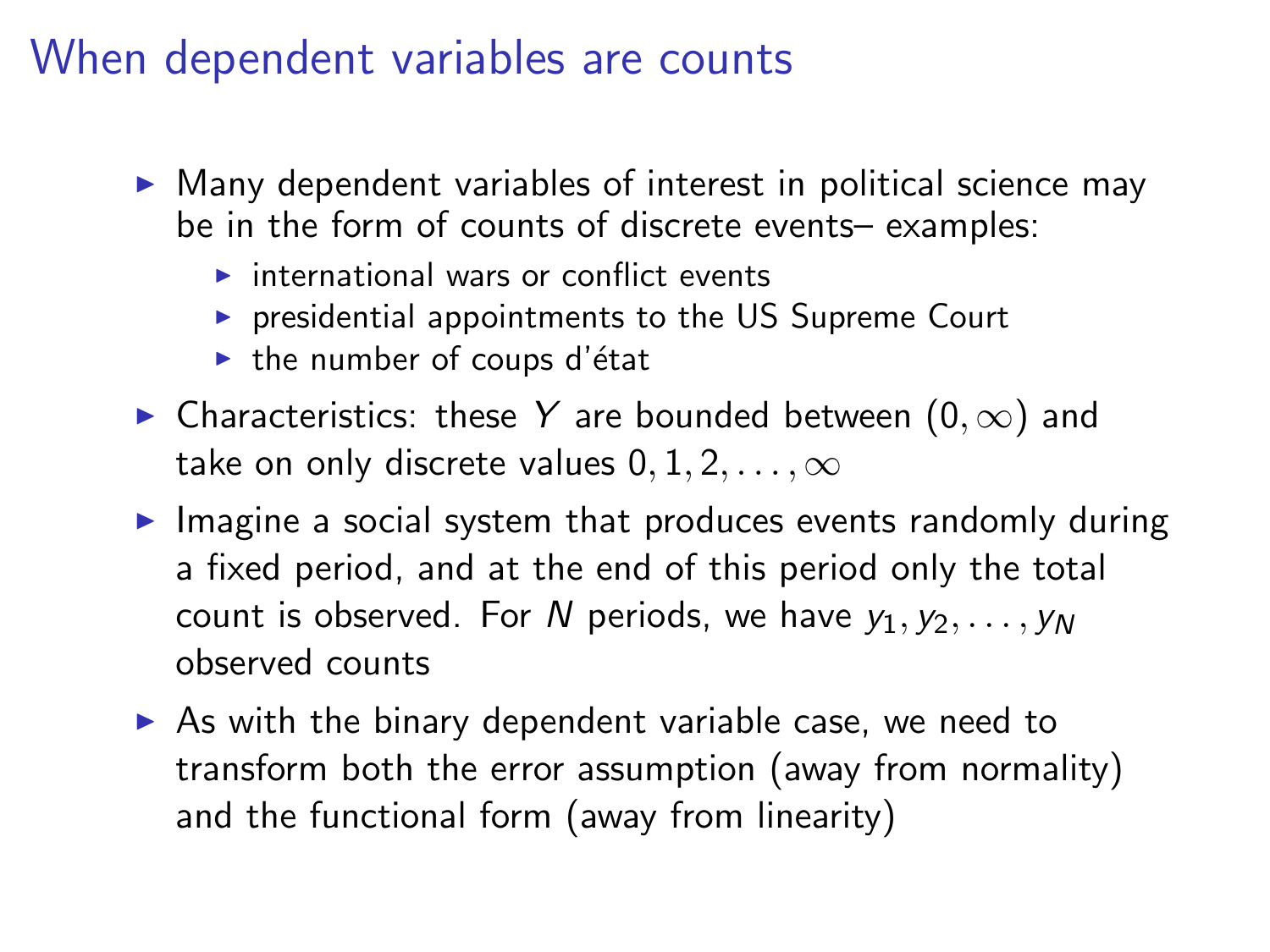### Event count model basic assumptions

First principles:

- 1. The probability that two events occur at precisely the same time is zero
- 2. During each period *i*, the event rate occurence  $\lambda_i$  remains constant and is independent of all previous events during the period
	- $\triangleright$  note that this implies no *contagion* effects
	- $\blacktriangleright$  also known as Markov independence
- 3. Zero events are recorded at the start of the period
- 4. All observation intervals are equal over i

If these assumptions hold, we can model the counts as generated by a Poisson distribution:

$$
f_{Poisson}(y_i|\lambda) = \begin{cases} \frac{e^{-\lambda}\lambda^{y_i}}{y_i!} & \forall \lambda > 0 \text{ and } y_i = 0, 1, 2, \dots \\ 0 & \text{otherwise} \end{cases}
$$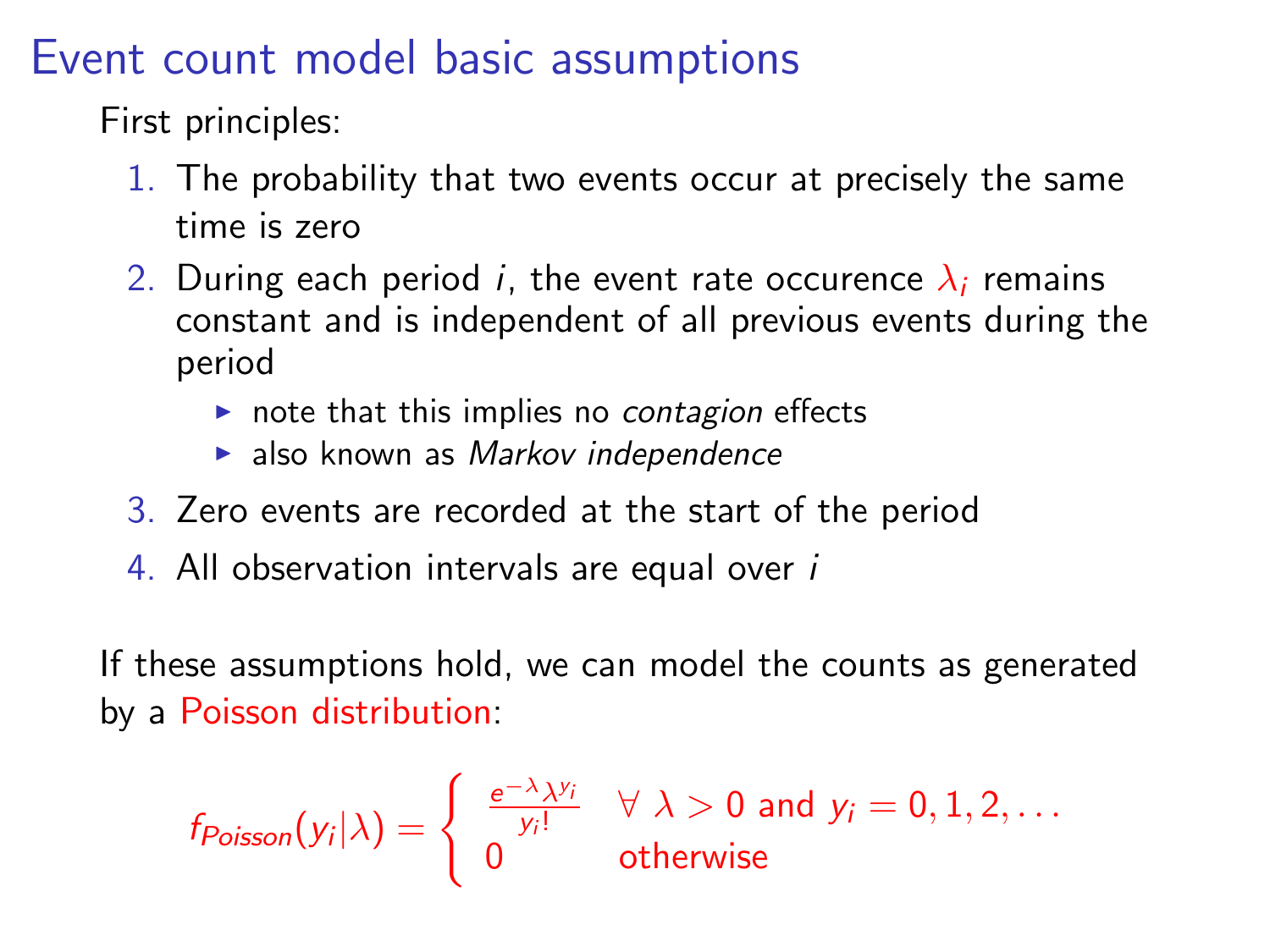# The Poisson distribution

$$
f_{Poisson}(y_i|\lambda) = \begin{cases} \frac{e^{-\lambda}\lambda^{y_i}}{y_i!} & \forall \lambda > 0 \text{ and } y_i = 0, 1, 2, \dots \\ 0 & \text{otherwise} \end{cases}
$$

$$
Pr(Y|\lambda) = \prod_{i=1}^{n} \frac{e^{-\lambda}\lambda^{y_i}}{y_i!}
$$

$$
\lambda = e^{X_i \beta}
$$

$$
E(y_i) = \lambda
$$

$$
Var(y_i) = \lambda
$$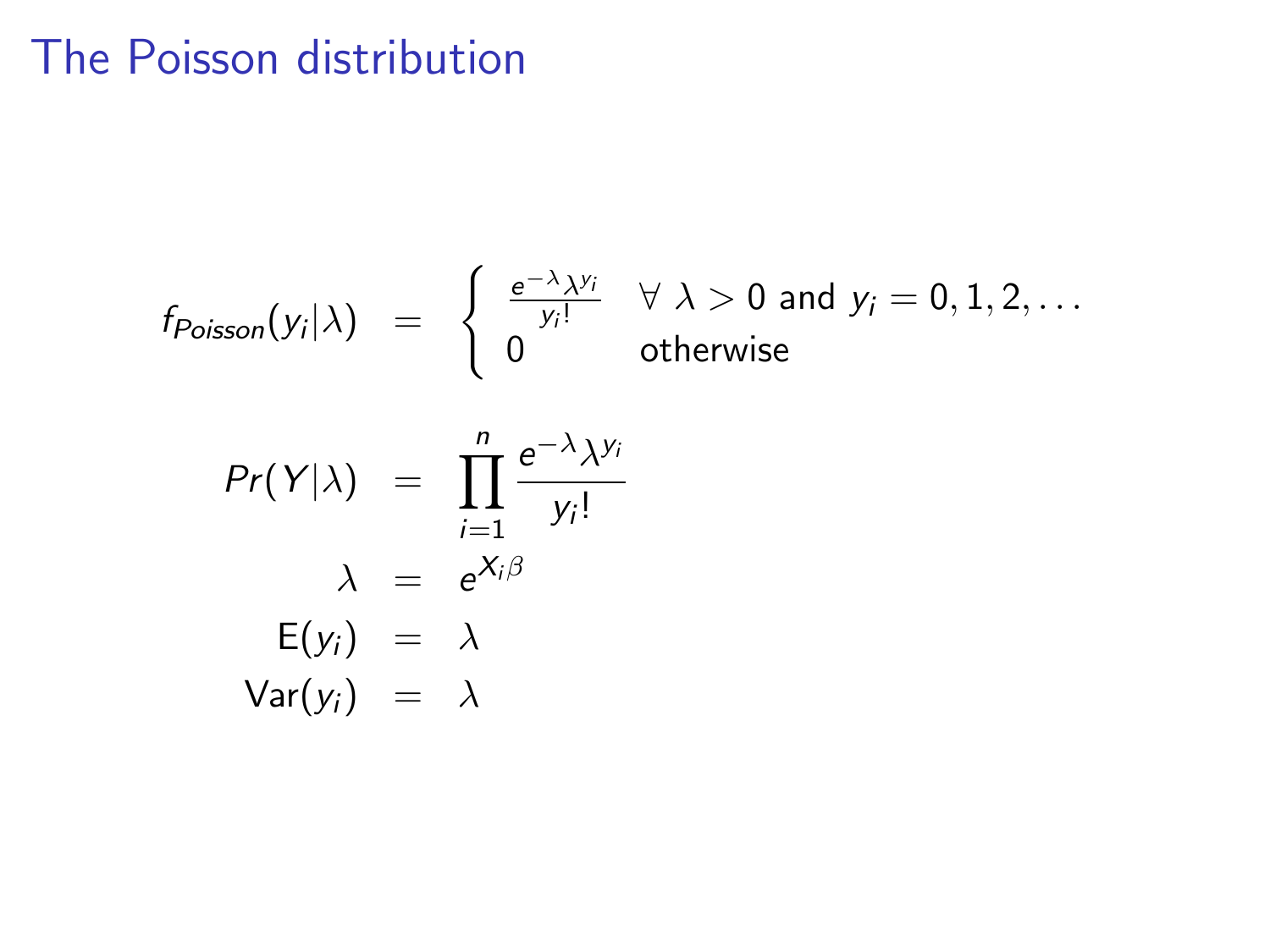## Systematic component

- $\blacktriangleright \lambda_i > 0$  is only bounded from below (unlike  $\pi_i$ )
- $\blacktriangleright$  This implies that the effect cannot be linear
- $\blacktriangleright$  Hence for the functional form we will use an exponential transformation

$$
E(Y_i) = \lambda_i = e^{X_i \beta}
$$

 $\triangleright$  Other possibilities exist, but this is by far the most common – indeed almost universally used – functional form for event count models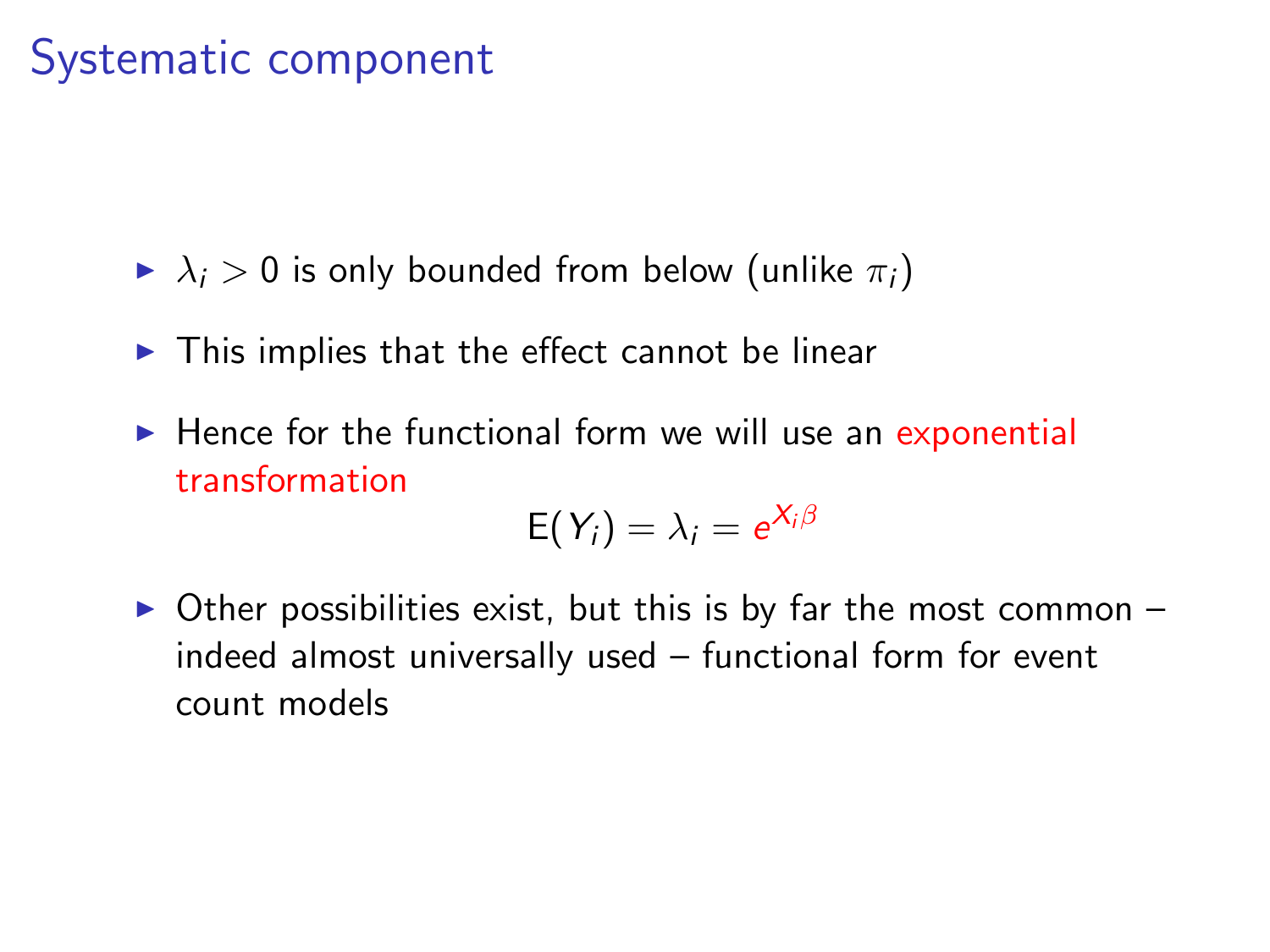## Exponential link function



X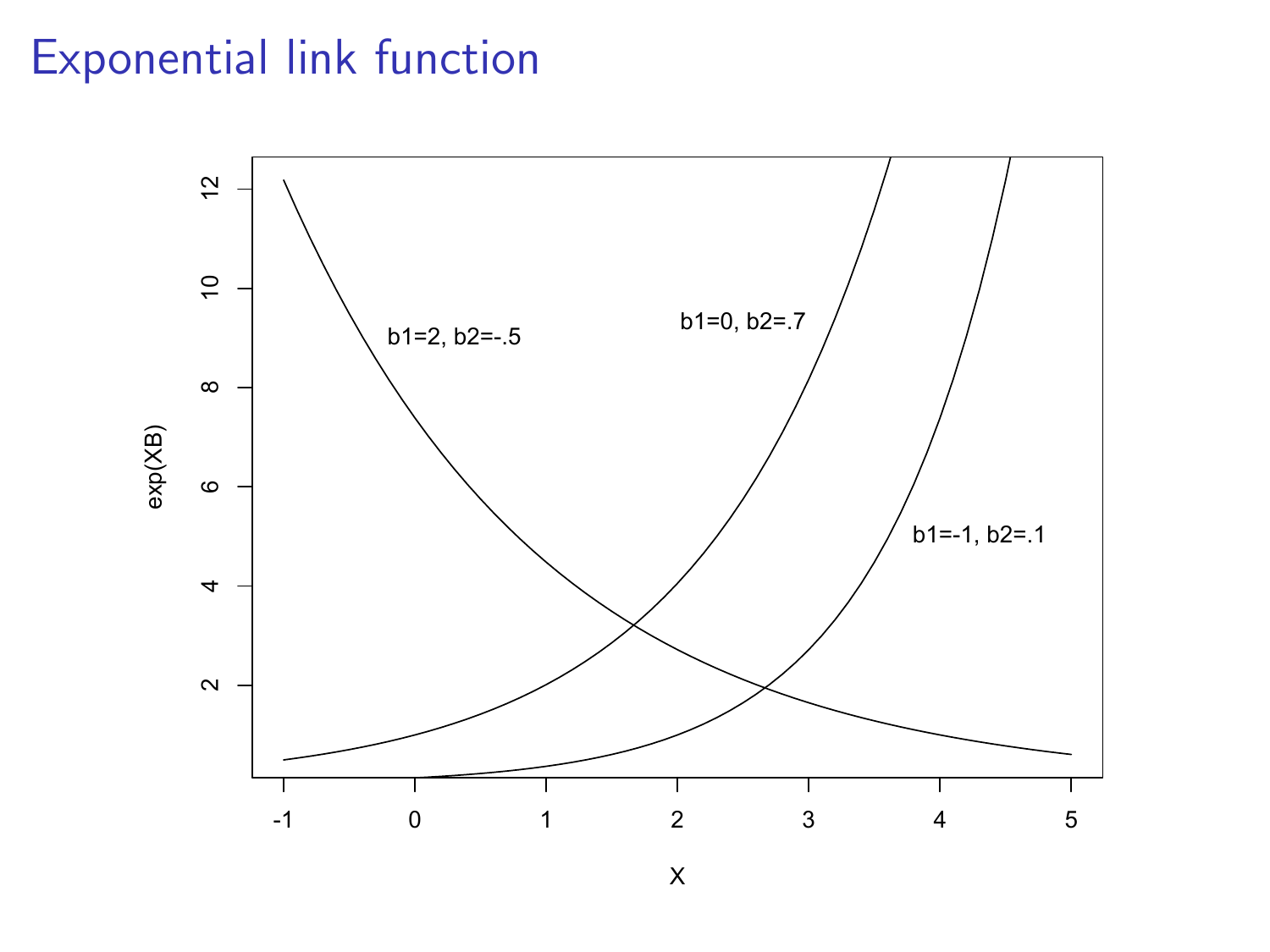# Exponential link function

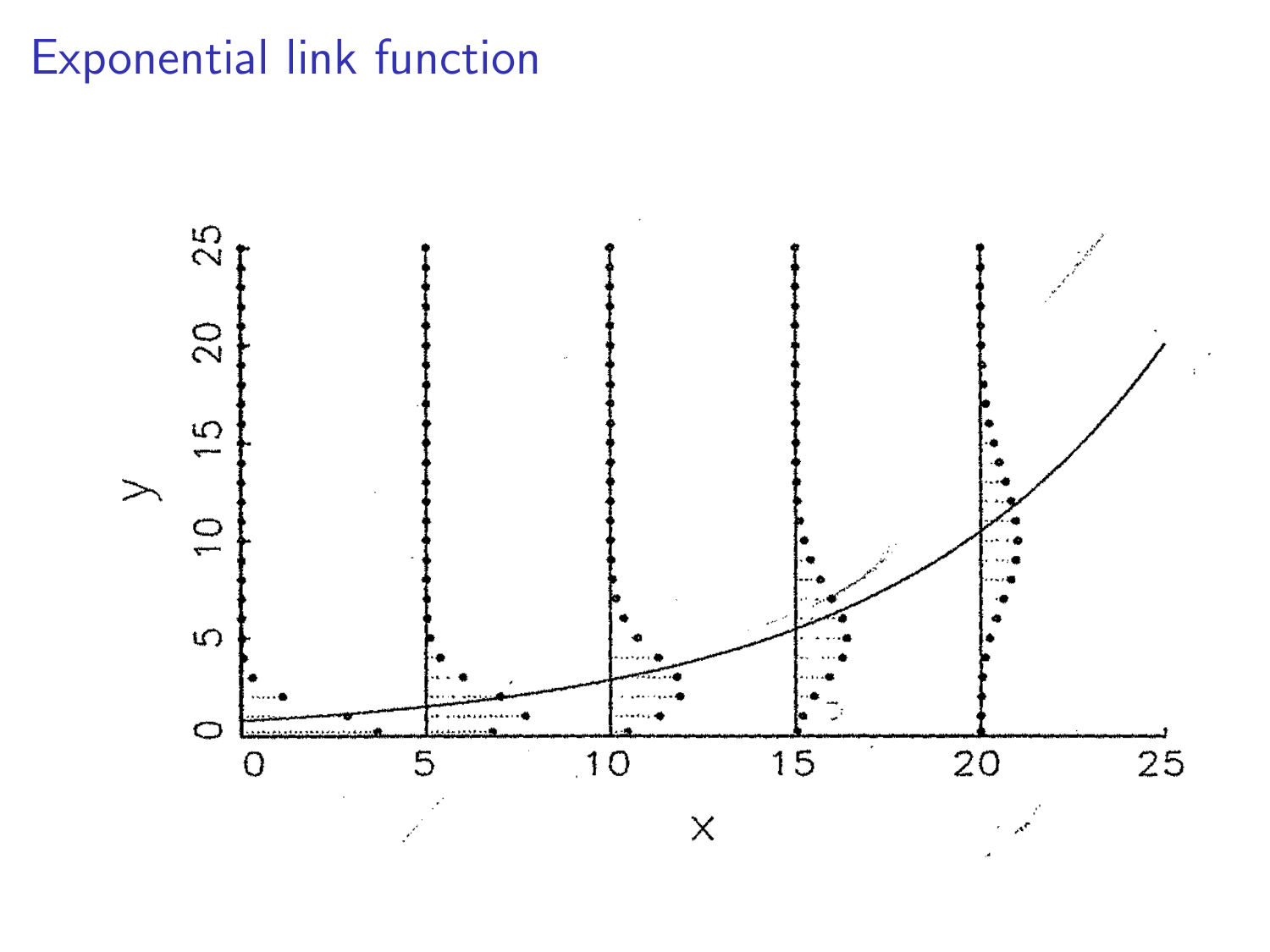# Likelihood for Poisson

$$
L(\lambda|y) = \prod_{i=1}^{N} \frac{e^{-\lambda_i} \lambda_i^{y_i}}{y_i!}
$$
  
\n
$$
\ln L(\lambda|y) = \sum_{i=1}^{N} \ln \left[ \frac{e^{-\lambda_i} \lambda_i^{y_i}}{y_i!} \right]
$$
  
\n
$$
= \sum_{i=1}^{N} \left\{ \ln e^{-\lambda_i} + \ln(\lambda_i^{y_i}) + \ln \left( \frac{1}{y_i!} \right) \right\}
$$
  
\n
$$
= \sum_{i=1}^{N} \left\{ -\lambda_i + y_i \ln(\lambda_i) - \ln(y_i!) \right\}
$$
  
\n
$$
= \sum_{i=1}^{N} \left\{ -e^{X_i \beta} + y_i \ln e^{X_i \beta} - \ln y_i! \right\}
$$
  
\n
$$
\propto \sum_{i=1}^{N} \left\{ -e^{X_i \beta} + y_i X_i \beta - dropped \right\}
$$
  
\n
$$
\ln L(\beta|y) \propto \sum_{i=1}^{N} \left\{ X_i \beta y_i - e^{X_i \beta} \right\}
$$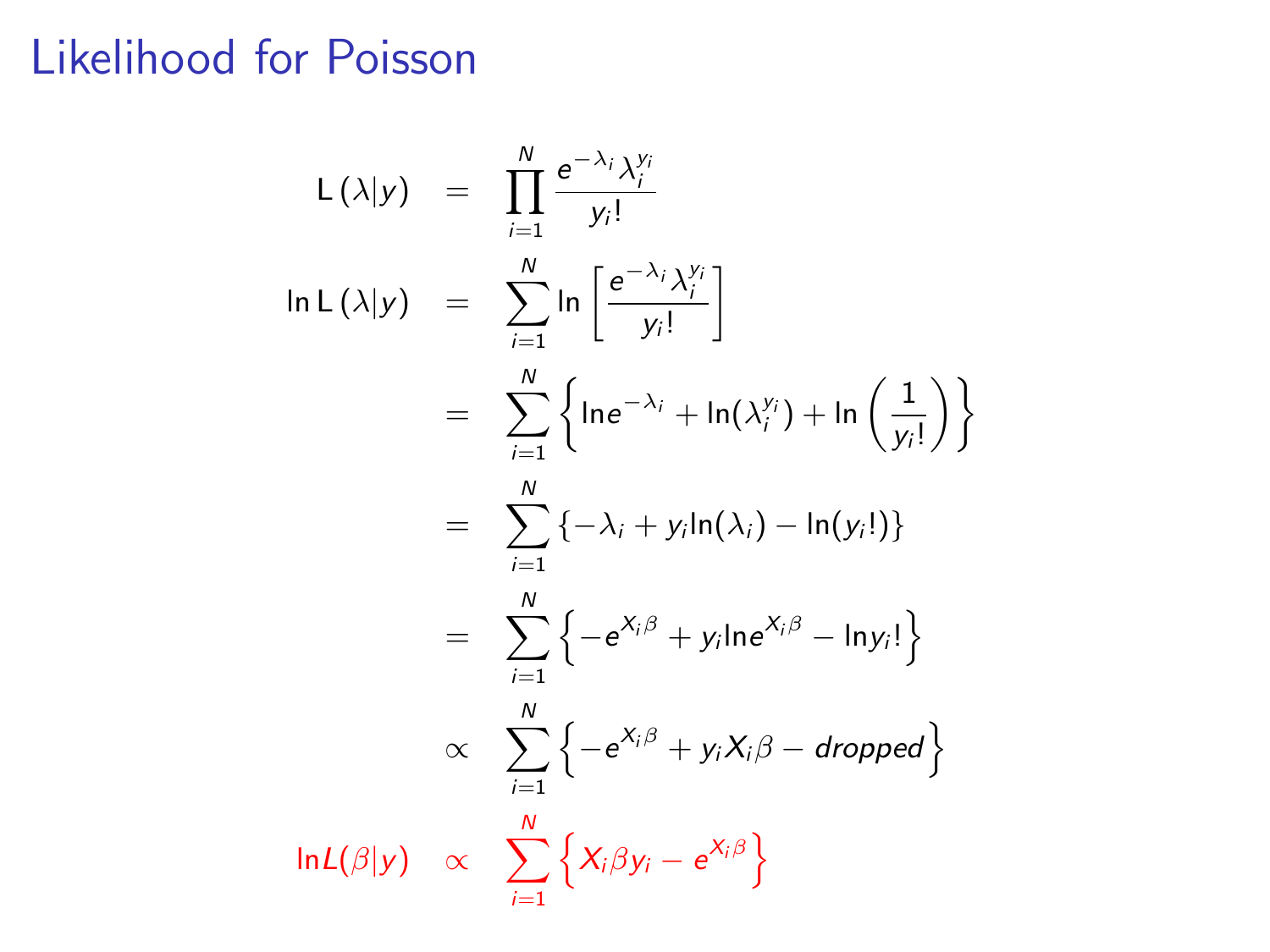## Predicted values from Benoit (1996)

```
> weede <- read.dta("weede.dta")
> z.out \le zelig(ssal6080 \le + fh73+lpopl
               + fh73+lpopln70+lmilwp70, model="poisson", data=weede)
> (x.out <- setx(z.out, fh73=2:14))
   (Intercept) fh73 lpopln70 lmilwp70
1 1 2 4.036 0.954<br>2 1 3 4.036 0.954
2 1 3 4.036 0.954<br>3 1 4 4.036 0.954
3 1 4 4.036 0.954
4 1 5 4.036 0.954<br>5 1 6 4.036 0.954
5 1 6 4.036 0.954
6 1 7 4.036 0.954
7 1 8 4.036 0.954
8 1 9 4.036 0.954<br>9 1 10 4.036 0.954
                   4.036 0.954
10 1 11 4.036 0.954<br>11 1 12 4.036 0.954
                  4.036 0.954
12 1 13 4.036 0.954<br>13 1 14 4.036 0.954
                    4.036 0.954
> s.out <- sim(z.out, x=x.out)
> summary(s.out)
 Model: poisson
 Number of simulations: 1000
Mean Values of X (n = 13)(Intercept) fh73 lpopln70 lmilwp70
     1.000 8.000 4.036 0.954
Pooled Expected Values: E(Y|X)
 mean sd 2.5% 97.5%
0.3221 0.1085 0.1449 0.5697
Pooled Predicted Values: Y|X
 mean sd 2.5% 97.5%
0.3259 0.5840 0.0000 2.0000
```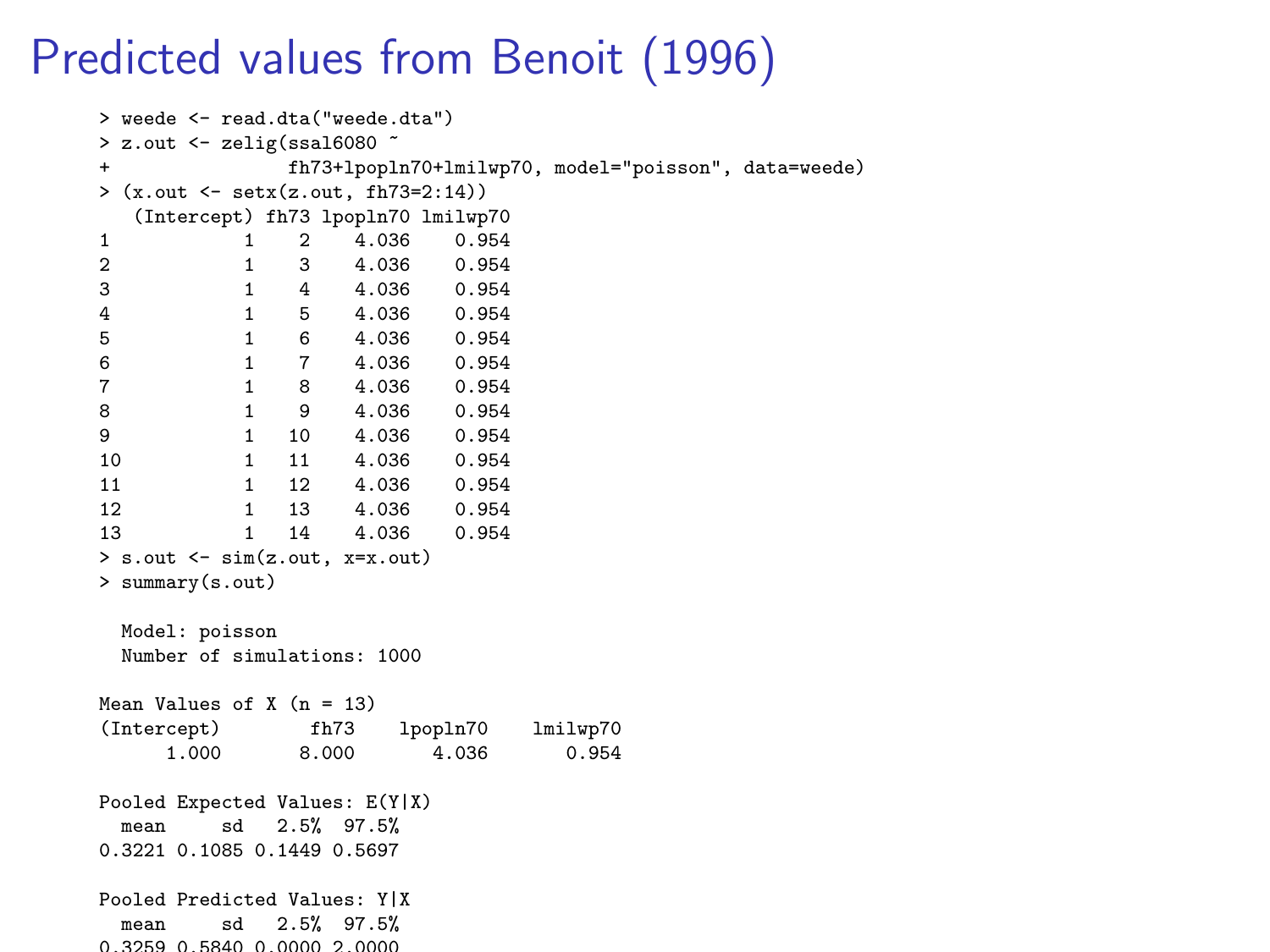#### Replicate part of Table 3 from Benoit (1996)

```
> ## replicate part of Table 3 from Benoit (1996)
> z.tab2NBpoldem <- zelig(butterw ~ poldem65, model="negbin", data=weede)
\geq x.tab2NBpoldem \leq -\text{setx}(z.\text{tab2NBpolden}, \text{poldem65=c}(0.20.55, 85, 100))> s.tab2NBpoldem <- sim(z.tab2NBpoldem, x=x.tab2NBpoldem)
> cbind(apply(s.tab2NBpoldem$qi$ev, 2, mean),
      apply(s.tab2NBpoldem\qijkev, 2, sd)<br>[,1] [,2]
           [,2]
[1,] 1.7378 0.4969
[2,] 1.4819 0.3092
[3,] 1.1445 0.1644
[4,] 0.9364 0.1971
[5,] 0.8532 0.2290
> x.tab2NBfh73 <- setx(z.tab2NBfh73, fh73=c(2,4,7,12,14))
> s.tab2NBfh73 <- sim(z.tab2NBfh73, x=x.tab2NBfh73)
> cbind(apply(s.tab2NBfh73$qi$ev, 2, mean),
+ apply(s.tab2NBfh73$qi$ev, 2, sd))
      [0,1] [0,2][1,] 1.4611 0.3421
[2,] 1.3210 0.2414
[3,] 1.1470 0.1709
[4,] 0.9308 0.2273
[5,] 0.8642 0.2674
                                                     TABLE 3 
                                     Fitted Values: Bivariate Negative Binomial Model 
                                       Expected War Count Expected War Count 
                         POLDEM 1965 Butterworth Small-Singer Freedom House 1973 Butterworth Small-Singer 
                         0 1.84 0.79 2 1.55 0.66 
                         20 1.53 0.62 4 1.36 0.55 
                         55 1.10 0.42 7 1.12 0.42 
                         85 0.84 0.30 12 0.81 0.27
```
**100 0.73 0.25 14 0.71 0.23 Mean SE** (0.27) (0.14) (0.23) (0.11)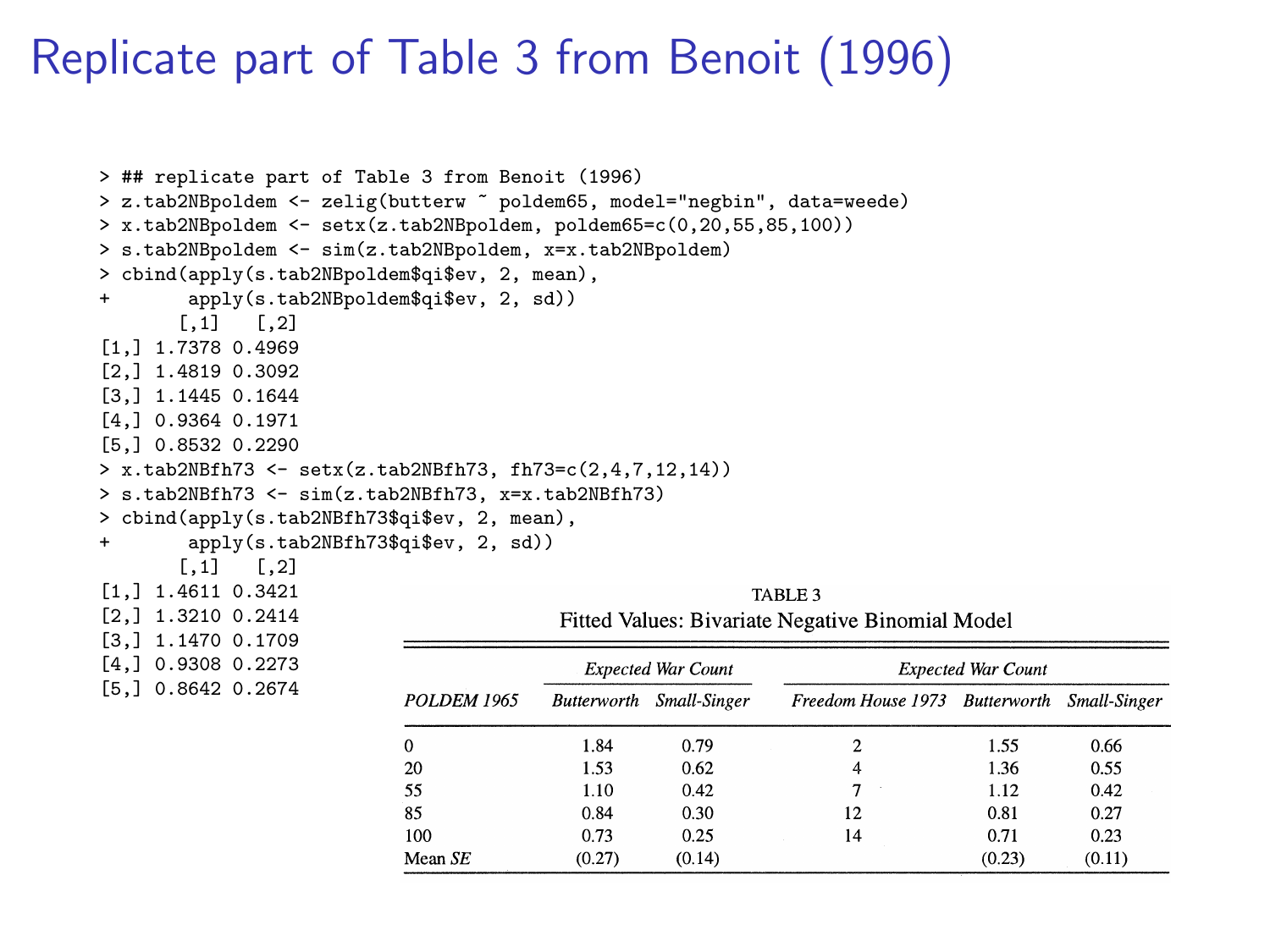## The Negative Binomial model

 $\blacktriangleright$  Generalize the Poisson model to:

 $f_{nb}(y_i|\lambda_i,\sigma^2)$  where :

- $\triangleright$   $\sigma^2$  is the variability (a new parameter v. Poisson)
- $\blacktriangleright$   $\lambda_i$  is the expected number of events for i
- $\blacktriangleright$   $\lambda$  is the average of individual  $\lambda_i$ s
- $\triangleright$  Here we have dropped Poisson assumption that  $\lambda_i = \lambda \ \forall \ i$
- $\blacktriangleright$  New assumption: Assume that  $\lambda_i$  is a random variable following a gamma distribution (takes on only non-negative numbers)

 $\blacktriangleright$  For the NB model,  $\textsf{Var}(Y_i) = \lambda_i \sigma^2$  for  $\lambda_i > 0$  and  $\sigma^2 > 0$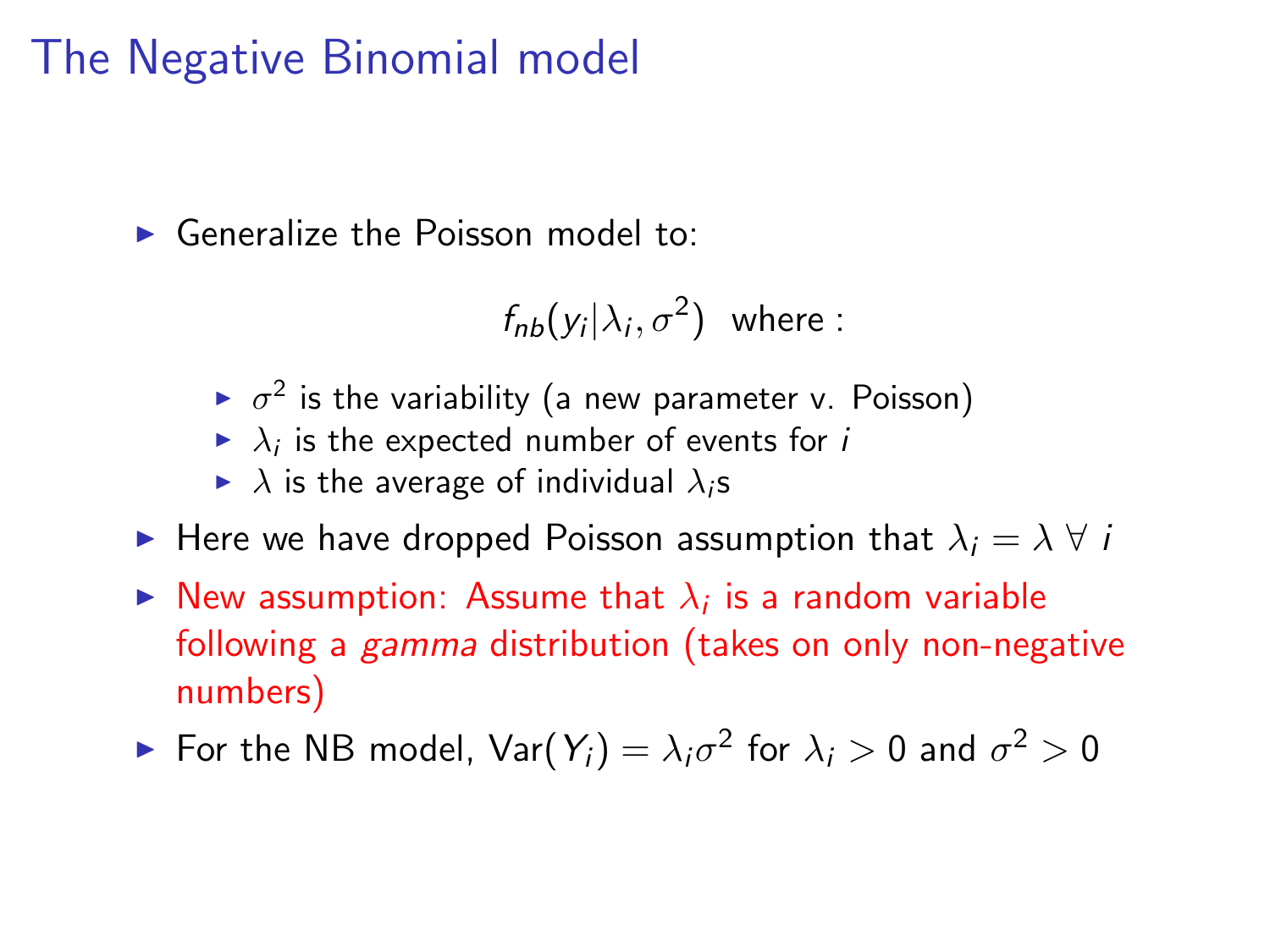### The Negative Binomial model cont.

- $\blacktriangleright$  For the NB model,  $\textsf{Var}(Y_i) = \lambda_i \sigma^2$  for  $\lambda_i > 0$  and  $\sigma^2 > 0$
- $\blacktriangleright$  How to interpret  $\sigma^2$  in the negative binomial
	- ► when  $\sigma^2=1.0$ , negative binomial  $\equiv$  Poisson
	- $\blacktriangleright$  when  $\sigma^2>1$ , then it means there is overdispersion in  $Y_i$ caused by correlated events, or heterogenous  $\lambda_i$
	- $\blacktriangleright$  when  $\sigma^2 < 1$  it means something strange is going on
- $\blacktriangleright$  When  $\sigma^2\neq 1$ , then Poisson results will be inefficient and standard errors inconsistent

 $\blacktriangleright$  Functional form: same as Poisson

$$
\mathsf{E}(y_i)=\lambda
$$

 $\blacktriangleright$  Variance of  $\lambda$  is now:

$$
Var(y_i) = \lambda_i \sigma^2 = e^{X_i \beta} \sigma^2
$$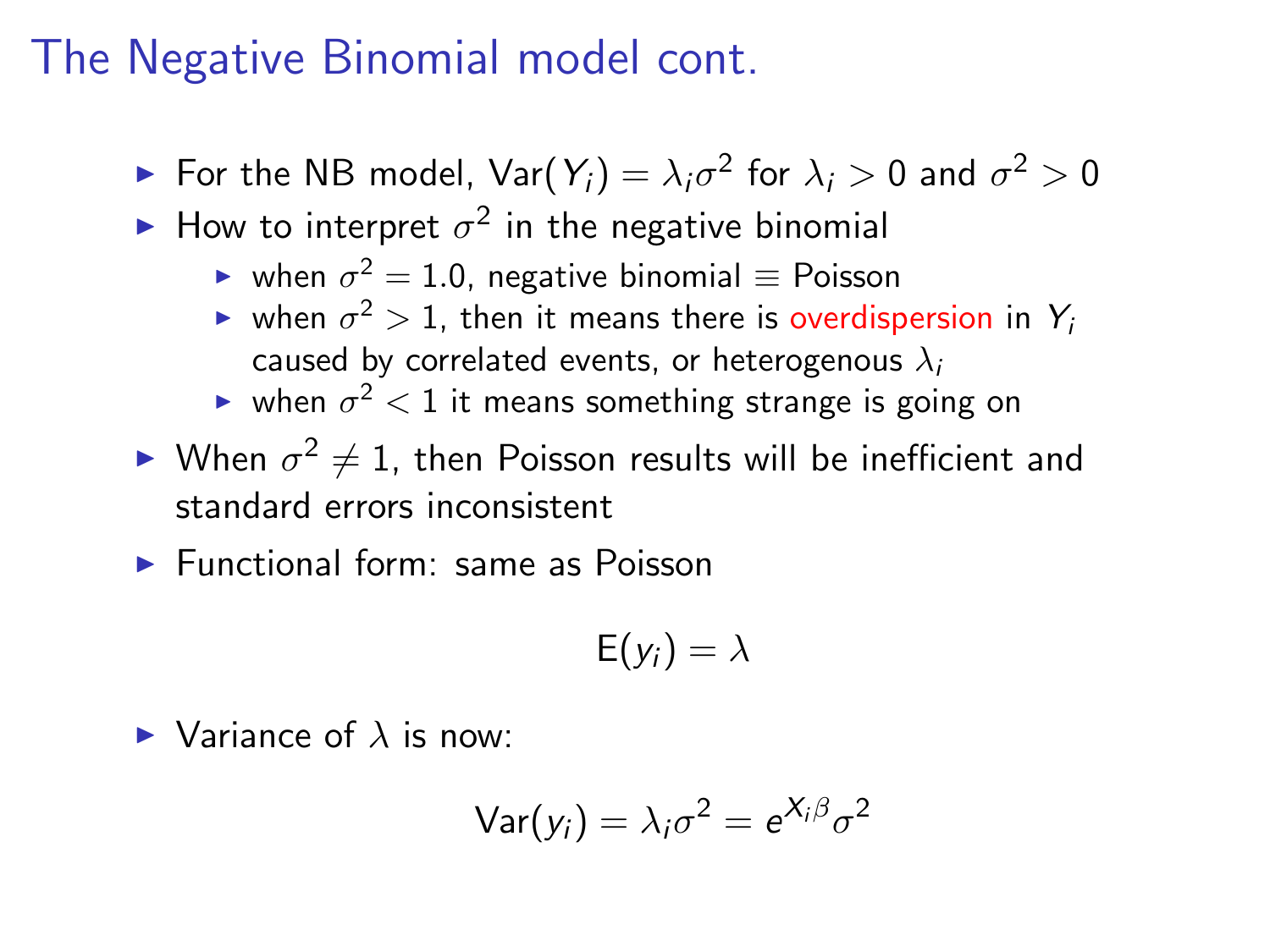Poisson and negative binomial example

[switch to Stata for example here]